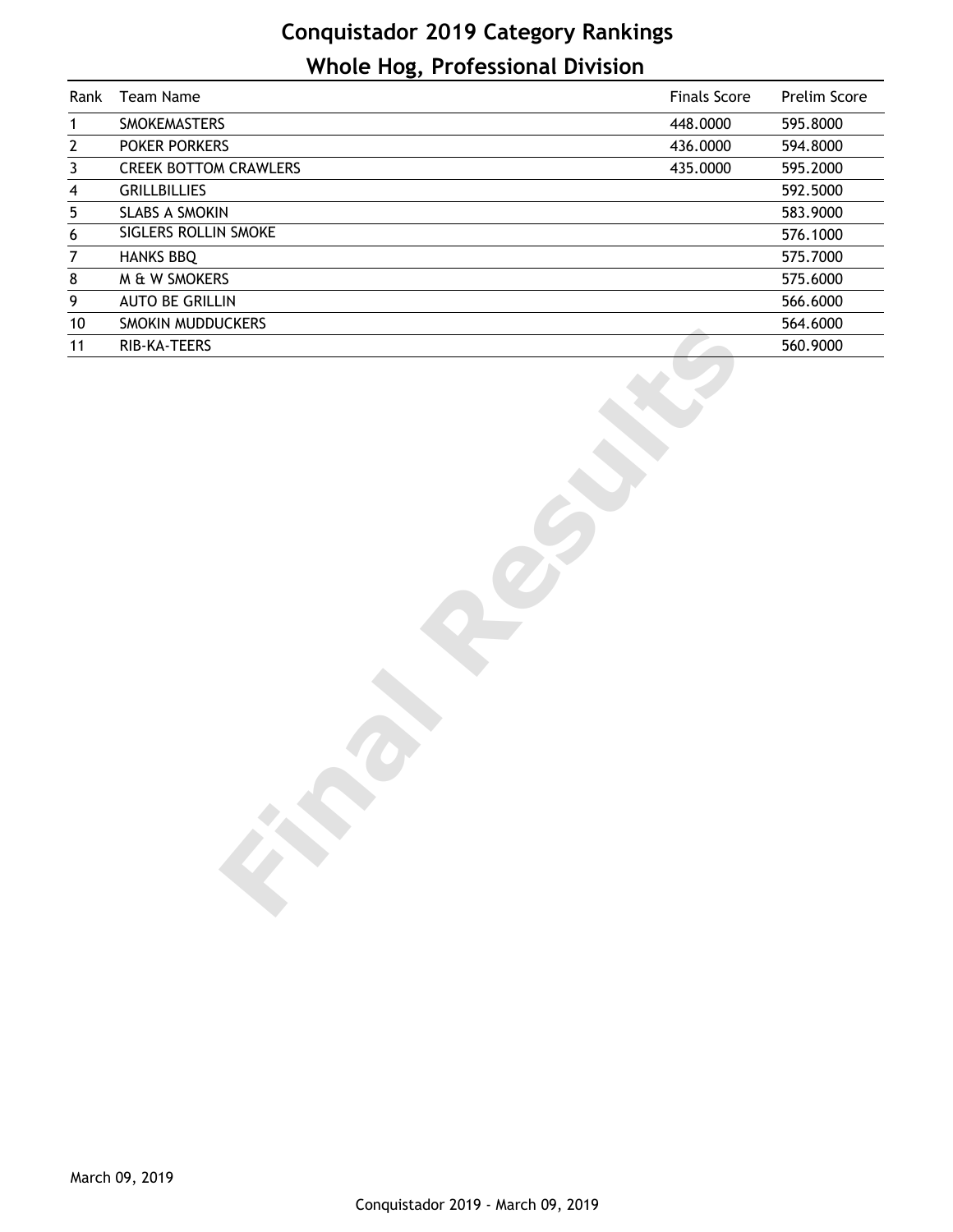## **Conquistador 2019 Category Rankings Pulled Pork, Professional Division**

| Rank | <b>Team Name</b>             | <b>Finals Score</b> | Prelim Score |
|------|------------------------------|---------------------|--------------|
| 1    | <b>UPIGS</b>                 | 446.0000            | 598.8000     |
| 2    | NATURAL BORN GRILLERS        | 438.0000            | 599.7000     |
| 3    | PHAT CHANCE                  | 436.0000            | 594.2000     |
| 4    | SIGLERS ROLLIN SMOKE         |                     | 591.6000     |
| 5    | SMOKIN MUDDUCKERS            |                     | 590.8000     |
| 6    | <b>AUTO BE GRILLIN</b>       |                     | 590.3000     |
| 7    | SWEET AND SMOKEY             |                     | 588.8000     |
| 8    | <b>SMOKEMASTERS</b>          |                     | 587.9000     |
| 9    | UNCLE FEOLS TN BBQ           |                     | 586.0000     |
| 10   | <b>GRILLBILLIES</b>          |                     | 583.9000     |
| 11   | <b>JONESY Q</b>              |                     | 582.9000     |
| 12   | <b>HANKS BBQ</b>             |                     | 582.3000     |
| 13   | PIGGEIE SMALLS               |                     | 580.9000     |
| 14   | <b>SLABS A SMOKIN</b>        |                     | 580.6000     |
| 15   | M & W SMOKERS                |                     | 580.0000     |
| 16   | RIB-KA-TEERS                 |                     | 579.0000     |
| 17   | <b>CREEK BOTTOM CRAWLERS</b> |                     | 578.6000     |
| 18   | PIGGIN AINT EASY             |                     | 577.8000     |
| 19   | C & J BACKYARD SMOKERS       |                     | 575.8000     |
| 20   | <b>POKER PORKERS</b>         |                     | 574.3000     |
| 21   | <b>BLUE COLLAR BBQ</b>       |                     | 574.1000     |
| 22   | 2 PHATS BBQ                  |                     | 568.8000     |
| 23   | <b>HOLY SMOKERS TOO</b>      |                     | 568.5000     |
| 24   | 901Q                         |                     | 566.8000     |
| 25   | HIGH LIFE ON THE HOG         |                     | 566.0000     |
| 26   | <b>BUDROS BBQ</b>            |                     | 558.4000     |
| 27   | <b>TBDQ</b>                  |                     | 557.8000     |
| 28   | MISSISSIPPI MEAT MAFIA       |                     | 554.2000     |
| 29   | ADVENTURES IN BBQ            |                     | 551.0000     |
| 30   | ARC FLASH BBQ                |                     | 550.3000     |
|      |                              |                     |              |